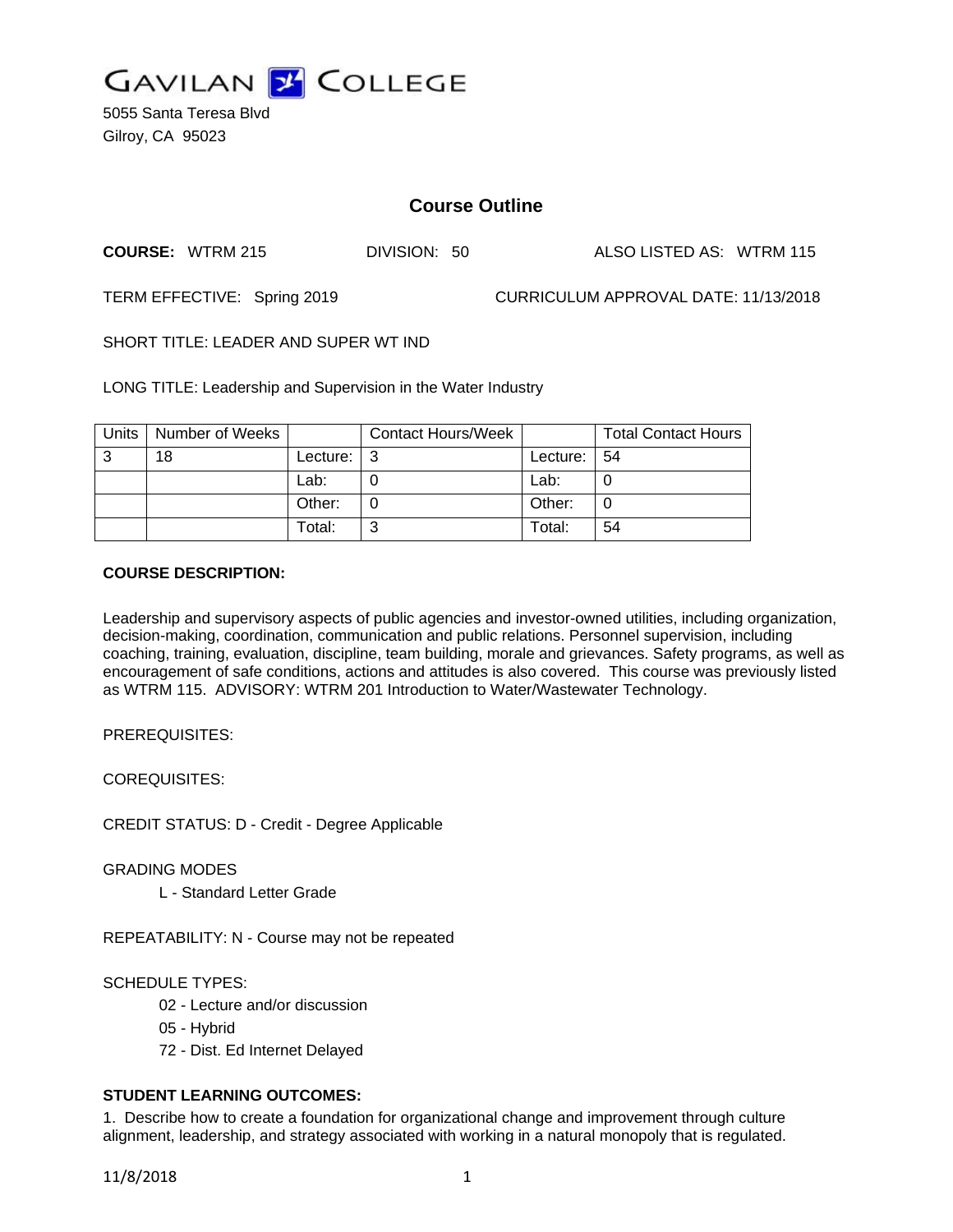Measure of assessment: Reading Assignments, Quiz and Exam

Year assessed, or planned year of assessment: 2018

Semester: Spring

2. Outline the key elements for successful management in a competitive environment, including explaining key approaches for improving employee performance and handling employee issues.

Measure of assessment: Reading Assignments, Quiz and Exam, Classroom Activity

Year assessed, or planned year of assessment: 2018

Semester: Spring

3. Outline how to apply bench-marking for improving employee performance and other utilities' performance in order to improve your own utility's performance.

Measure of assessment: Research project, Quiz and Exam

Year assessed, or planned year of assessment: 2018

### **CONTENT, STUDENT PERFORMANCE OBJECTIVES, OUT-OF-CLASS ASSIGNMENTS**

Curriculum Approval Date: 11/13/2018

3 Hours

Content: Introduction - Leadership challenges in a changing Industry

Student Performance Objectives: Discuss the leadership challenges, technology roles, the customer, the workforce, and the political realities associated with a water utility.

3 Hours

Content: Leadership - The vital element in Water Industry transformation

Student Performance Objectives: Explain what constitutes strong leadership skills and their impact on the Water Industry. Explain transformational leadership and how to implement it in a water utility to spearhead change and improvement.

3 Hours

Content: Managing a competitive environment

Student Performance Objectives: Discuss how to put together a competitive management plan that will work for all water utilities.

6 Hours

Content: Private vs. Public Ownership of Water Utilities

Student Performance Objectives: Outline the major differences and similarities between investor-owned utilities and public agencies.

6 Hours

Content: Improving employee performance and handling employee issues

Student Performance Objectives: Discuss the skills needed for employee interviews and for measuring employee performance.

6 Hours

Content: Measuring Corporate performance

Student Performance Objectives: Discuss the approaches for identifying KPI's (Key Performance Indicators) and other performance data within a utility.

6 Hours

### Content: Performance Benchmarking

Student Performance Objectives: Identify accurate performance benchmarks for several different utilities and comparison of data. Describe the major approaches for measuring corporate performance, including data-based decision making.

5 Hours

### Content: Business Writing

Student Performance Objectives: Demonstrate effective business writing skills for use in a water utility environment. Demonstrate effective business writing techniques, including focus and purpose, audience, organization, and development.

6 Hours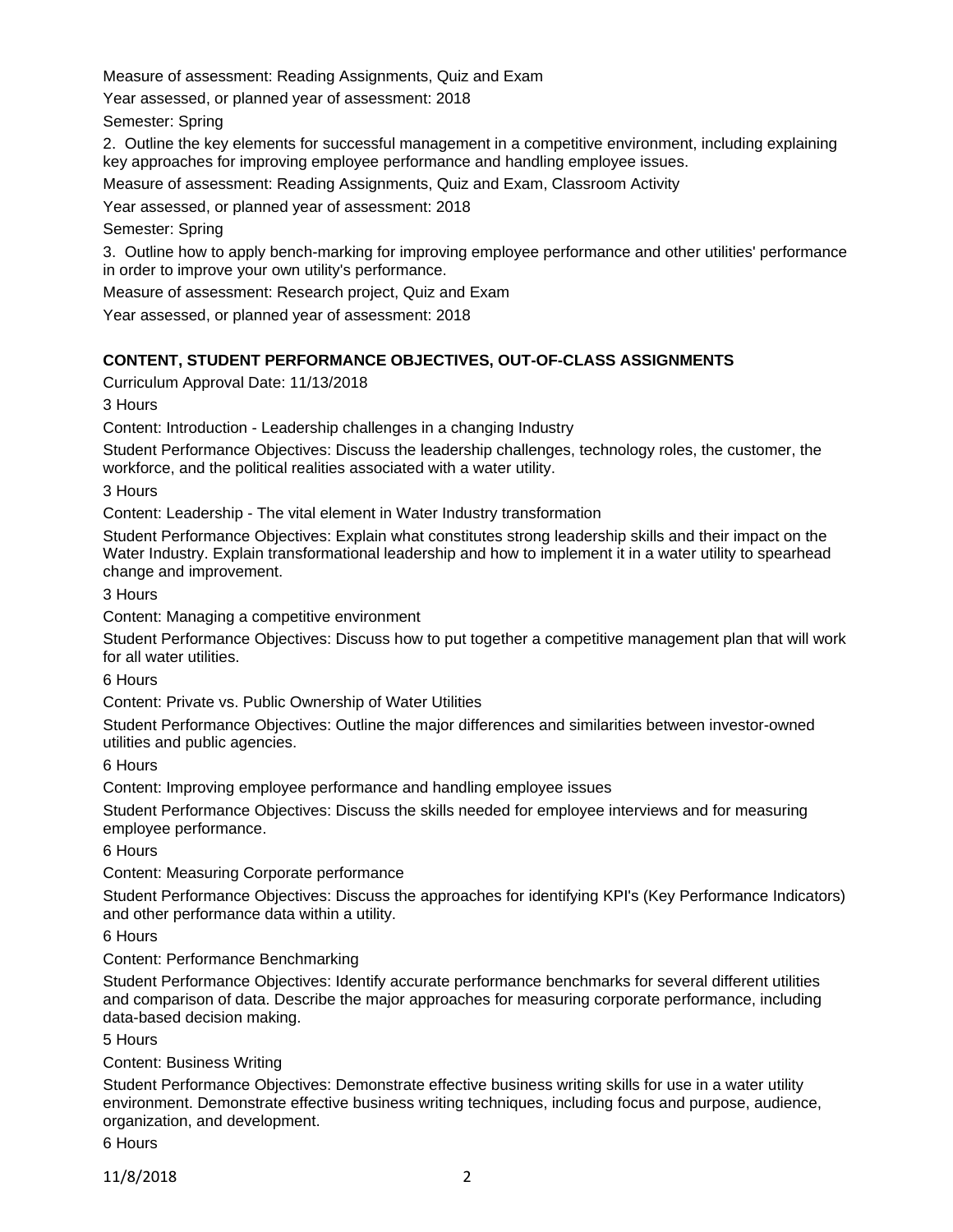Content: Communication and Motivation

Student Performance Objectives: Demonstrate effective communication skills in a manner that will positively motivate employees to do a better job.

6 Hours

Content: Strategic planning for change

Student Performance Objectives: Discuss various strategic planning models at all levels of the organization. Explain the key elements of planning for organizational change and harnessing the positive power of change.

2 Hours

### **METHODS OF INSTRUCTION:**

Lectures, Discussions, Multi-media Presentations, Guest Speakers

### **OUT OF CLASS ASSIGNMENTS:**

Required Outside Hours: 3

Assignment Description: Out-of-Class Assignments: Read Introduction Section of Lauer book.

Required Outside Hours: 6

Assignment Description: Out-of-Class Assignments: Read Chapter 1, 2 of Lauer book.

Required Outside Hours: 6

Assignment Description: Out-of-Class Assignments: Read Chapter 3,6 of Lauer book.

Required Outside Hours: 12

Assignment Description: Out-of-Class Assignments: Read Chapter 11, 12, 15 of Lauer book.

Required Outside Hours: 12

Assignment Description: Out-of-Class Assignments: In class groups will practice skills.

Required Outside Hours: 12

Assignment Description: Out-of-Class Assignments: Read Chapter 21 of Lauer book (semi-final exam).

Required Outside Hours: 12

Assignment Description: Out-of-Class Assignments: Research assignment to identify other utilities benchmarks.

Required Outside Hours: 10

Assignment Description: Out-of-Class Assignments: Business writing assignment.

Required Outside Hours: 12

Assignment Description: Out-of-Class Assignments: Handout for reading.

Required Outside Hours: 12

Assignment Description: Out-of-Class Assignments: In class development of a strategic plan. Read Chapters 28-31 of the Lauer book.

## **METHODS OF EVALUATION:**

Writing assignments Percent of total grade: 30.00 % Percent range of total grade: 20 % to 30 % Other: Benchmark research assignment, Business writing Problem-solving assignments Percent of total grade: 10.00 % Percent range of total grade: 10 % to 20 % Quizzes Skill demonstrations Percent of total grade: 10.00 % Percent range of total grade: 10 % to 20 % Class Performance/s Objective examinations Percent of total grade: 50.00 %